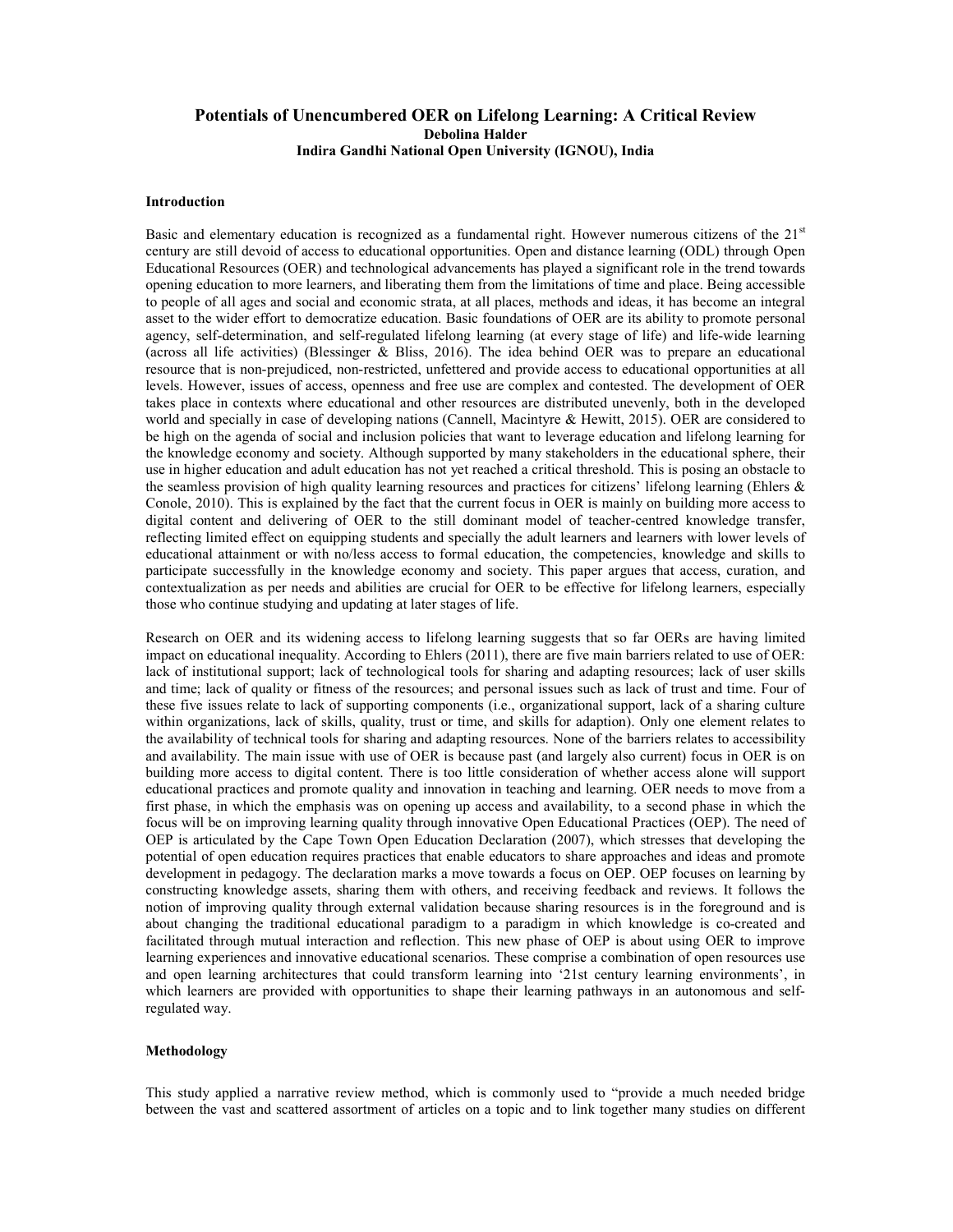topics, either for purposes of reinterpretation or interconnection" (Baumeister & Leary, 1997, p. 311). This type of study is useful for presenting up-to-date literature (Cronin, Ryan & Coughlan, 2008) and can be used to summarize, synthesize, draw conclusions, identify research gaps, and provide suggestions for future research (Cronin et al., 2008). In this regard, the purpose of this study is to examine how OERs have been used and can be used to aid lifelong learners' address the demands of knowledge economy and society, by examining the concept of OER need for OER, its limitations and promotion of OER-oriented learning through pedagogic theories and Open Educational Practices (OEP) to support a reflective and participative learning process.

## Limitations of Text Books

A textbook is very comprehensive and essential content of study used in educational institution. But textbook do have some limitations: Textbooks are sole source of information / knowledge and sometimes particularly fact– based or quite difficult to understand. It also can't read student's / individual's mind. Text book is not sufficient to gain subject knowledge appropriately. Learners need real life experience for their intellectual growth, besides only written discourse. Also the rising cost of text-books can be considered as a disappointment to the learner.

### Need for OER for Community Development and Lifelong Learning

Learning opportunities are not restricted by time, space and physical resources. This perspective can be realistic with the help of vast and open repository of information not only for formal education; it has the capability to become an integral part of effective teaching and learning (Greenhow et al., 2009). According to current research, various skills like learning skill, core skill, employability skill, information skill, media literacy skill are also important to enrich effective learning (Ofcom, 2009). So, open resources and open learning are there to change educational culture gradually to improve quality of materials through external validation. As a result, OERs are high pick of social and educational aspects supported by the various stakeholders and higher education experts. OERs provide hypertext facility, which is a strategy to navigate enormous educational opportunities. So learners can select their required content to achieve his/her goals (Jonassen, D. 1993). Creation and transfer of knowledge are the keys to built knowledge based society. Those capacities include competitive strength of an organization to develop knowledge based economy (Carrillo, 1998, 2004). So, it is clear that OER is an unavoidable resource for the enrichment of the individual as well as the society. It is not only for the academicians but for the entire social groups to pursue and expand openness because learning is a lifelong process for behavioral outcomes. The huge adaptations of Information Communication Technologies (ICT) devices make them accessible, affordable, and acceptable to lifelong learners. But it obviously depends on the learner's interest, motivation and needs (McGreal, Kinuthia, & Marshall, 2013).

# Concept of OER

OER is a strategy to develop global connections to use, reuse, redesign, translate, and evaluate learning resources freely. It can be accessed, modified and shared. The purpose of OER is to encourage governments and institutions to invest for the production and use of OER, to take initiative to bring OER into the mainstream of higher education, to impart quality education to improve the curriculum and make it reasonable (Guidelines for Open Educational Resource in Higher Education, 2011, 2015). OERs include materials like presentation slides, podcasts, syllabi, images, lesson plans, lecture videos, maps, worksheets, even entire textbooks via Creative Commons licensing.

The term 'OER' was coined by United Nations Educational, Scientific and Cultural Organization (UNESCO) in 2002. According to UNESCO, "Open Educational Resources are teaching, learning or research materials that are in public domain or released with intellectual property licenses that facilitate the free use, adaptation and distribution". UNESCO also believes that accessibility of supreme quality education is required to maintain world peace and sustainability of OER is also a chance to share knowledge and build the capacity.

Subsequently, OER was considered as licensed educational materials that can be sue with rights in various ways at no cost. There is open license to use, mix, and modify the original one (Fitzgerald, 2007). The licenses include restriction 'Attribution'(CC-BY) to highest restriction 'Attribution – Non commercial – No Derivatives' (CC-BY-NC-ND), which allows the person to download and share with others as long as they give credit (Creative Commons, 2010). Gradually the use of OER has increased many folds, and governments and various institutions have realized its value. It became an important source of learning in various medium. Learners can use, reuse, modify the materials with some restrictions (Cape Town Declaration, 2007; UNESCO, 2012; Creative Commons, n.d.; William and Flora Hewlett Foundation, n.d.). (https://opensource.com/resources/whatopen-education).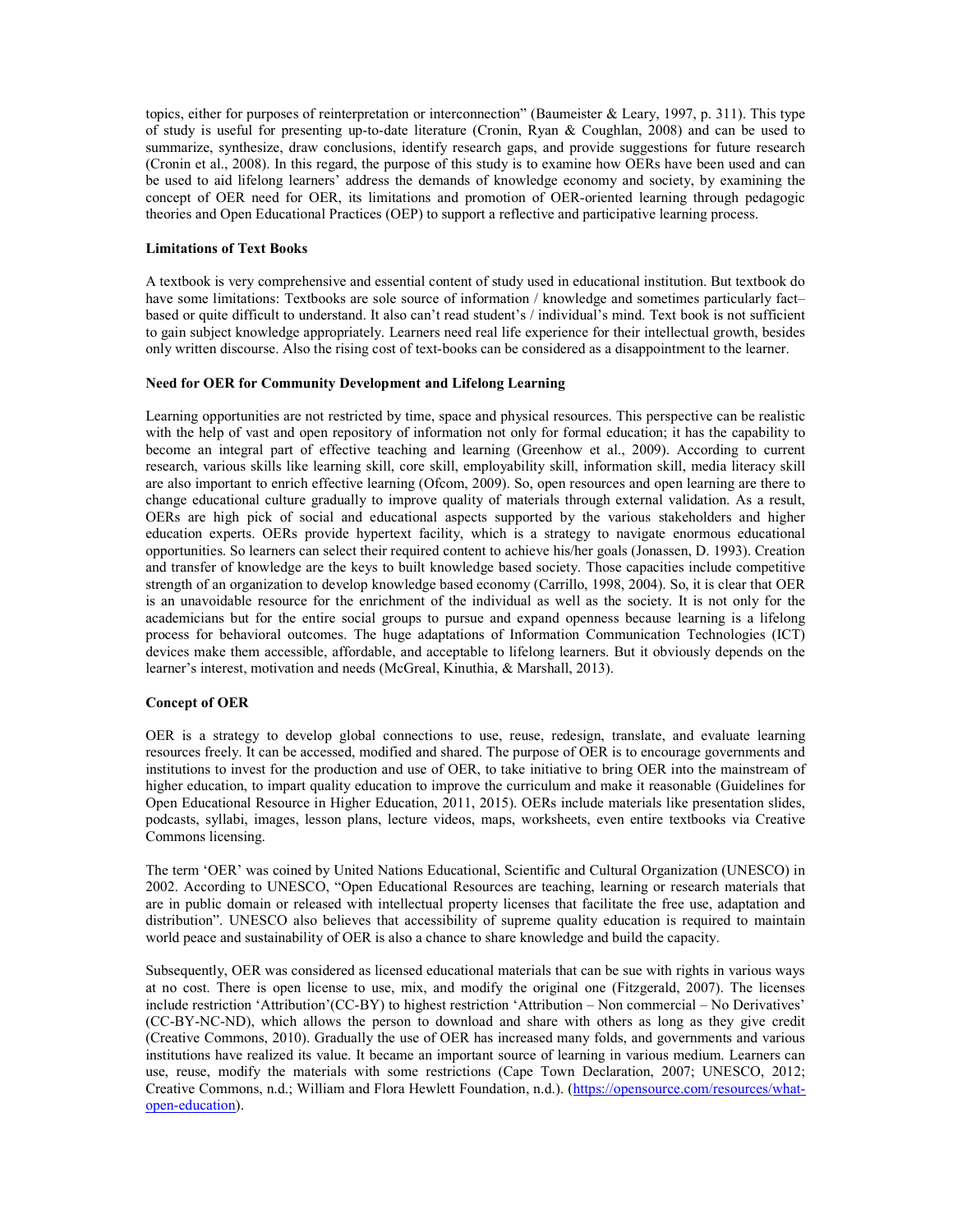The historic moment for OER was World OER Congress and adoption of 2012 Paris OER Declaration held at the UNESCO Head quarters in Paris from 20-22 June, 2012. This declaration accelerated the movement to access licensed OER worldwide for the interest of the public (Paris Declaration, 2012). OER is also defined by 4RS: reuse, revise, remix and redistribute (Wiley, Green & Soares, 2012). Wiley added the next term 'retain' (Wiley, D., 2014).

### OER and Open Education

Now people from different sections of the world are gathering their learning experiences from Internet and many informal sources. They access available resources to learn and to apply to real life contexts. UNESCO recognized 'OER', where those contexts discussed included digitalized educational material for different purposes, like teaching, learning and research. In this context, it can be mentioned that higher education needs to learn how to utilize those learning opportunities as much as possible. OER can remix a huge amount of educational context to develop 'collaborative' OER (Iiyoshi &Vijay Kumar, 2008).

The Commonwealth of Learning (COL), UNESCO and global communities of education underline the resolve that education is foundational to achieving the 2030 sustainable social and economic development goals (UNESCO, 2015).

### Open Pedagogy

'Open pedagogy' is a psychological, systematic structure to promote open education which is helpful to save money and increase access to instructional materials as well as the constructive capability of the learner. Open pedagogy is all above summation of some attributes. Like, for instance, interaction through network and mobile app initiate to build trust, confidence, and openness for work together, motivate continuous innovation and creativity, share ideas through licensing, build-up connection among communities, encourage learner's contribution to OER involvement and contribute open critique of other's scholarship (Brown et al., 2015). Open pedagogy is also helpful for collaborative learning; learners can involve their peer group to remix activity and reconstruct knowledge with the help of OER through tutorials (Wiley, D., 2013). It is very essential to get feedback from peer group. It is an obvious natural consequence of OEP and enhances further learning (Ehlers, 2011). Wiley, D. (2013) coined a term 'OER–Enabled Pedagogy' and 'Open Pedagogies'– i.e. use of OER in a learner-centric manner to pursue both individual and collaborative learning.

#### OER-Enabled Pedagogy

OER-enabled pedagogy is defined as a set of teaching and learning practices that are practical in the context of the 5R permissions, which are characteristic of OER (Wiley & Hilton, 2018). Pedagogical, even andragogical, educational methods are no longer fully sufficient in preparing learners for thriving in the workplace, and a more self-directed and self-determined approach is needed, one in which the learner reflects upon what is learned and how it is learned and in which educators teach learners how to teach themselves (Peters, 2001, 2004; Kamenetz, 2010). Heutagogy applies a holistic approach to developing learner capabilities, with learning as an active and proactive process, and learners serving as "the major agent in their own learning, which occurs as a result of personal experiences" (Hase & Kenyon, 2007, p. 112). The concept of heutagogy emphasize on development of learner capacity and capability with the goal of producing learners who are well-prepared for the complexities of today's workplace (Blaschke, L.M., 2012). To successfully impart knowledge to lifelong learners, OERs must focus on a pedagogy that concerns learners' ability to construct a way to learn either individually or collectively as a group through interpretation and negotiation process of constructivism (Crosslin, M., 2016). A constructivist, heutagogical outlook is "well-suited for teaching the epistemic practices and collaborative problem-solving skills necessary in a knowledge society while empowering learners through democratic participation in learning and dialogue" (Porcaro, 2011, p.43). However for learning in environments, which involve learners operating with distributed expertise, learning that occurs socially as a group and outside of people (i.e. learning stored and manipulated by technology and within organizations), OERs need to encourage learners to connect with each other in learning networks, called connectivism (Siemens, G., 2005). Connectivism or distributed learning creates new opportunities for people to learn and share information across the World Wide Web and among them. In a connectivist, heutagogical approach to teaching and learning, the teachers, learners, networks, connections, media, resources, tools create a unique entity that has the potential to meet individual learners', educators', and even societal needs (Crosslin, M., 2016).

#### Open Educational Practices

Time has come to use our previous knowledge into daily life with the help of educational resources. Adult learners and interested individuals are getting lots of chances to shape their life-long learning pathway. OEPs are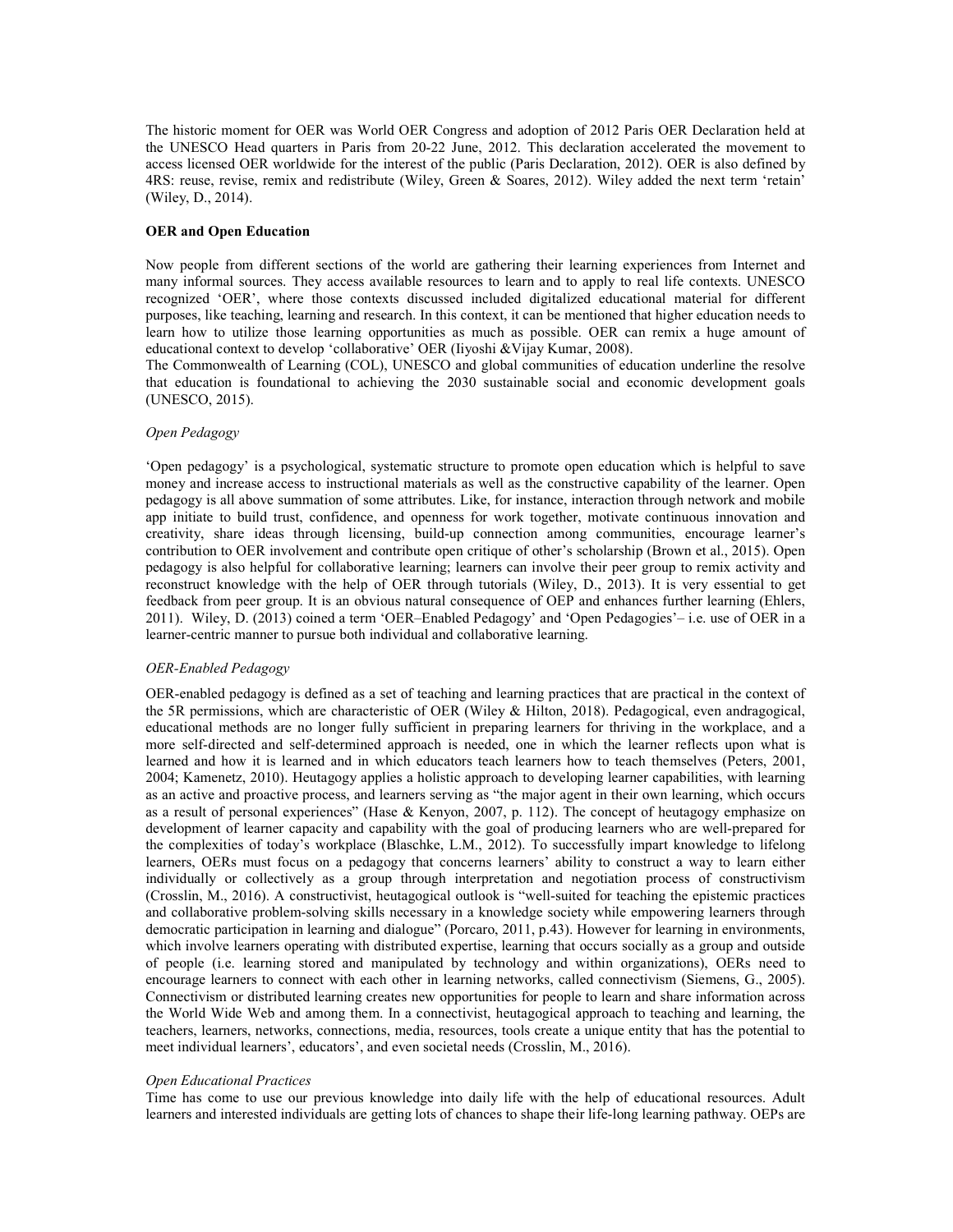thus practices within the trajectory, delimited by two dimensions - openness in resource usage and creation vs. openness in pedagogical models. Both are important for the improvement of organizations to self assessments and their respective context (Ehlers, 2017). OEP is not only widely accessible and used by the academicians for their own growth; it also offers innovation, attribute, trust and connectedness. Conole (2013) gave five principles of openness for OER:

- 1) Collaboration and sharing of information.
- 2) Connected communication about learning and teaching.
- 3) Collectivity to grow knowledge as resources.
- 4) Critique for the promotion of scholarships.
- 5) Serendipitous innovation.

### Limitations of OER

It has been observed that learners generally like to read textbooks instead of OER. So, publishers in particular can draw a boundary to the access of OER. They consider OER as a challenge (Santos–Hermosa, Ferran-Ferrer & Abadal, 2012).

Unfortunately OER contents are open in theory but closed in practice, very rarely the reference materials are used, sometimes the users are not aware how to maximize the use OER. Another true fact is OER has become an institution–based repository which is core-content oriented and not multidisciplinary, thus posing an obstacle to make OER inter-institutional collaborative resource. Infrastructural and maintenance cost of OER is not less. So to take care of hardware, software and connectivity for OER have become a headache for the Institutions as well as the Governments. Now there is also a doubt regarding the uses of open materials as commercial enterprises will sustain in the future. Somehow quality control is also a big challenge, which can be a limitation to the uses of OER. Is OER properly evaluated through learners' outcomes? The answer to this is not convincing at all. Overall the scenarios of traditional culture of OER are very different. Free access does not give any revenue to the owner and publisher. So, is it possible to maintain long term validity and stability of OER? (Iiyoshi &Vijay Kumar, 2008, pp -229-246). Even, some institutional and national policies and budgetary frameworks are not interested to reward collaboration and open sharing of knowledge (COL. 2011, 2015). Technological issues were also identified as an obstacle to successful participation in OER development; print is still playing dominating role in various sectors. (Ngimwa & Wilson, 2012).

#### How the OER–oriented Learning will be promoted?

Learners are different, so also their learning processes. OER should have diverse quality to fulfill each and every learner's needs. Learners learn by using their sensory, motor, cognitive emotional, social and cultural domains. Learning styles, approaches, family background, environments are also different and take a very important role to gain learning experiences. When OER content carefully consider these aspects it will help nurture a learner's mind and all round development. Each and every activity or imitative have some fixed objectives - OER is not an exceptional issue. So OER should maintain, fix and reach the objectives according to the requirement of the learner.

OERs need to be designed to develop lifelong learners, who have the capability to effectively and creatively apply skills and competencies to new situations in an ever-changing, complex world (The World Bank, 2003; Kuit & Fell, 2010). Accordingly the content of OER needs to include self-discovery activities, more studentcentered learning, problem-based learning, and reflective artifacts such as blog posts. It needs to involve more un-structured problems, interactive exercises, learner-determined activities, and even artifacts based on learner preferences rather than pre-determined structures such as papers, tests, etc. (Crosslin, M., 2016).

OER must provide for constant creation through licenses and support flexible learning for disable students. Function and navigation control are important to maximize the use of OER, audio-visual description are also required for better understanding, text caption and translation facility must be there to facilitate the learner's needs and last but not the least quality control is the most significant matter of OER (COL. 2011, 2015). Learning starts from mother's womb and continues till death, so learning opportunities should be life-long. Only the flexibility and accessibility of Open Education and OER can enhance those possibilities. Selection of learning situation & place are also an opportunity provided by OER. Learners are able accumulate credits from various learning context through OER. (COL, 2011, 2015). A basic guide to OER provides contents that are not sufficient to empower the learners to learn by their own with the help of OER without inferences of any academic person or an Institution.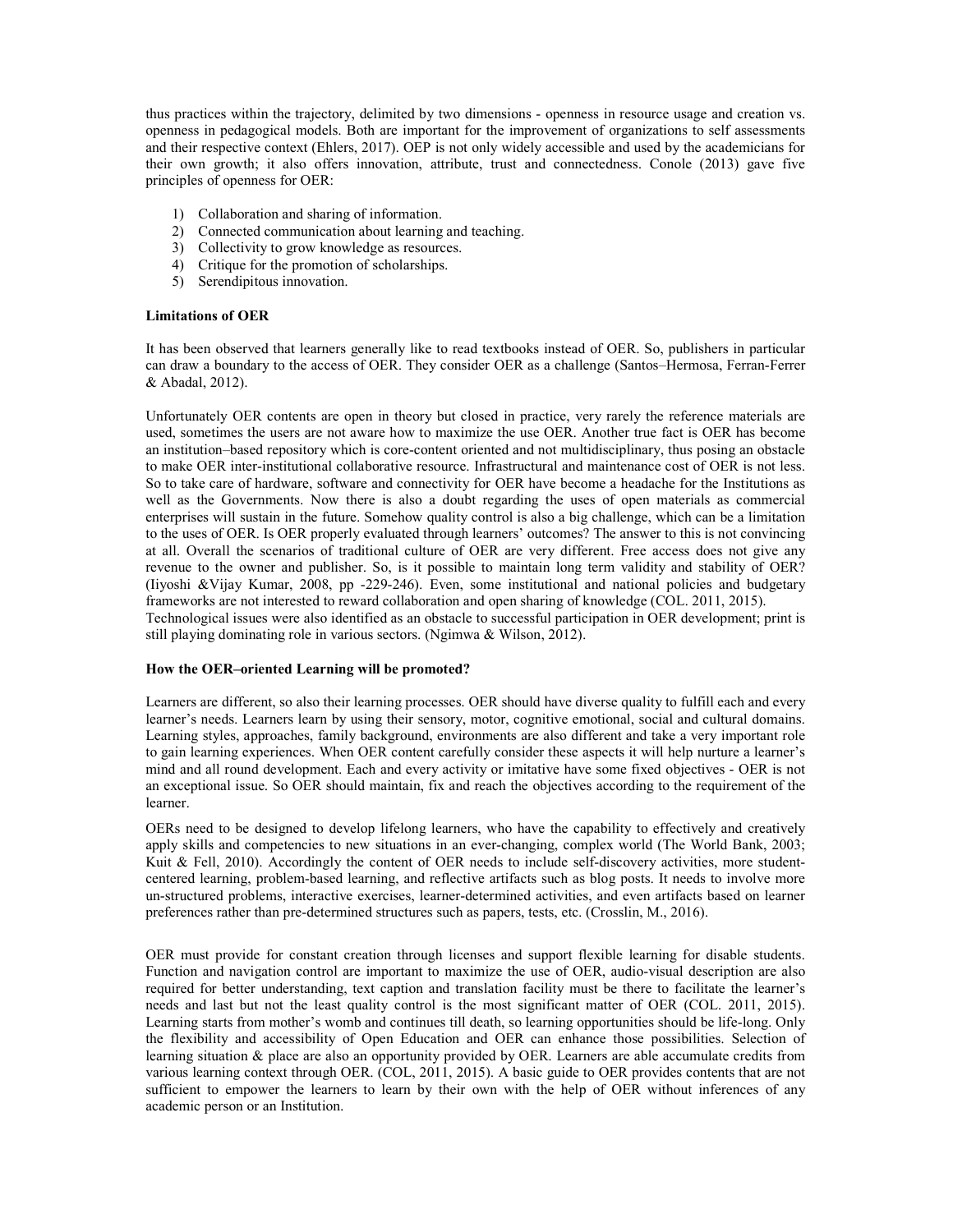Mulder (2007) has mentioned initiatives, which can go beyond online learning to facilitate the learner in uncountable ways.

- OER should provide learner–centered, authenticated high quality learning material
- It should focus on lifelong learning
- It must increase the participation of the learner and make them free to share & modify
- OER should make a bridge between informal, non-formal & formal learning to make the learning process more comprehensive and complete
- Web-based facility and institutional supports must be there to help the learning communities
- Further research, experiments and evaluations are required for future development

In addition Mulder (2007) also identified some issues that need be addressed. For validity and sustainability, OER require new and developed business models which can address internationalization as well as localization of the content to wide it's accessibility and to reduce the panic of misuse of intellectual contents by property rights to help to grow the contents. It has a great potential to develop a country, so there is a need to aware the public and modify the model with the help of the feedback and possibilities. (Mulder, 2007). The research studies say the progress and acceptability of OER is positive. So, the leader who helped to shape up this movement through Cape town and Paris meeting must keep on their eyes for more and more use and adoption of OER (Open Educational Resources–A Reality Check, October 2017)

#### Conclusion

Based on the literature review and its analysis, it can be argued that there are two key challenges. The first challenge is with regard to content creation and curation, i.e. the process of making OER material available to the general public, how to maintain the resource and how to get feedback on it. The second challenge relates to discovery, i.e. for OER consumers to easily find OER material and discern its usefulness in their specific learning context (Jobe et al., 2018).

The most significant barrier to wider adoption of OER is the user perception of the time and effort required to find and evaluate the resources. Learning by using OER is not compulsory for adult learners and so it is difficult to concentrate on the Internet for a long time. Therefore, the majority of adult learners are generally found to be comfortable with OER content that they are interested in and which they could easily understand, such as special lectures by experts or a key issue in a particular field rather than the contents that are directly related to learning. Instead of the existing OER policies that focus on provision and extension of the learning opportunities, policies that extend learning opportunities (connected to actual utilization) should be promoted now. To do this, service strategies that can increase convenience of use and strategies to develop content that better connects users and their specific requirements should be established to promote acceptance and the intention to use OER.

To achieve the above objectives, firstly OER should provide contents that are directly related to learners' requirements. OER contents that enable users to understand each field's trends or extend knowledge related to various sectors should be provided. Information summarized by experts from difficult subjects or content that is easy and simple for ordinary persons should be provided, rather than knowledge acquired over a long period of time through fixed educational courses such as the general learning content in e-learning. Secondly, websites which provide OER services should be made available through an interface that is simple and can increase learning efficiency to the maximum. Provision of the most convenient search function should enable learners to find OER that they want as soon as possible. Services that OER service operators can actively help lifelong learners include one-on-one counseling and Q&A should be provided after taking into consideration adult learner characteristics. In other words, learning through OER should focus on providing those services that include functions to manage learning, or counseling to enable learners to manage their learning smoothly through OER rather than by focusing on providing high quality content (Kim et al., 2015).

The new generation digital-age students want an active learning experience that is social, participatory and supported by rich media. Current research also points to a growing appreciation of the need to support and encourage learner control over the whole/entire learning process. As web based multimedia production and distribution tools incorporating text (blogs, wikis, Twitter), audio (podcasting, Skype), photo (Flickr) and video (podcasting, YouTube) capabilities continue to grow, educational institutions are faced with ever expanding opportunities to integrate social media and technologies into teaching, self-learning and assessment. If employed in conjunction with appropriate strategies, learning technologies are capable of supporting and encouraging informal conversation, dialogue, collaborative content generation and the sharing of knowledge, thereby opening up access to a vast array of representations and ideas (McLoughlin & Lee , 2010). Many social software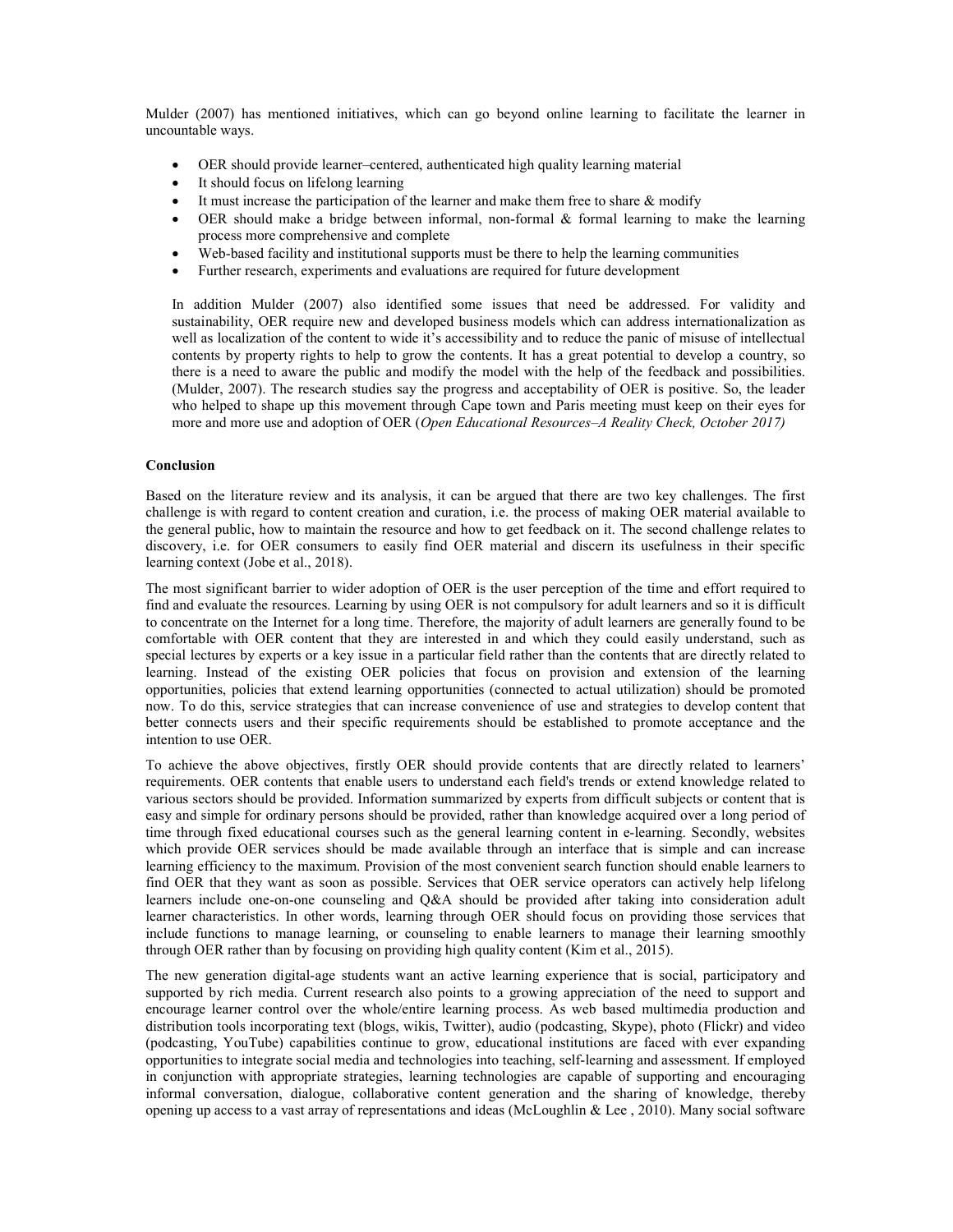tools afford greater agency to the learner by allowing autonomy and engagement in global communities where ideas are exchanged and knowledge is created as students assume active roles (Lee, McLoughlin & Chan, 2008; Ashton & Newman, 2006). The learning experiences that are made possible by social software tools are active, process based, anchored in and driven by learners' interests, and therefore have the potential to cultivate selfregulated, independent learning. Future learning will be more ubiquitous where learners will be mobile and will learn anywhere and anytime. Mobile learning with OER is the future of education (Young, 2009). As we move through the OER era we need to transform education with the goal of Education for All (Ally & Samaka, 2013). However further research suggests that it's time to go beyond only building access through OER to OEP. Quality and innovation are inherent characteristics of Open Educational Practices, as education changes to be a social practice, reflective and participative, where learner generate content and validate them in peer-interaction and teachers are facilitating rather than directing learning processes. Learning artifacts, reports, knowledge landscapes are produced within learning processes, shared as learning materials with others, suggested to be reviewed and improved by others, within organizations and between organizations. Learning is becoming an open process in which institutional boundaries, boundaries through pre-defined curricula and biographical learning sequences are extended (Ehlers & Conole, 2010). OER needs to be geared toward these possibilities with proper contextualization to facilitate lifelong learning for adult and older learners.

### References

- Ally, M. & Samaka, M. (2013). Open Education Resources and Mobile Technology to Narrow the Learning Divide. https://pdfs.semanticscholar.org/b0b5/dbd98cfa767e65054caf9faa221b2aa2f23c.pdf
- Ashton, J. & Newman, L. (2006). An unfinished symphony: 21st century teacher education using knowledgecreating heutagogies. https://s3.amazonaws.com/academia.edu.documents/34783887/Ashton\_\_\_Newman\_2006.pdf?respo nse-contentdisposition=inline%3B%20filename%3DAn\_unfinished\_symphony\_21\_st\_century\_tea.pdf&X-Amz-Algorithm=AWS4-HMAC-SHA256&X-Amz-Credential=AKIAIWOWYYGZ2Y53UL3A%2F20190630%2Fus-east-1%2Fs3%2Faws4\_request&X-Amz-Date=20190630T180722Z&X-Amz-Expires=3600&X-Amz-SignedHeaders=host&X-Amz-Signature=f2ffd5c1ea8717cc73c4db410ad2620a35a806d423e89315a9ebd1a2bbd21a0e
- Baumeister, R. F., & Leary, M. R. (1997). Writing Narrative Literature Reviews. Review of General Psychology, 1(3), 311–320 https://psychology.yale.edu/sites/default/files/baumeister-leary.pdf
- Blaschke, L. M. (2012). Heutagogy and lifelong learning: A review of heutagogical practice and self-determined learning. The International Review of Research in Open and Distance Learning, 13(1), 56-71 www.irrodl.org/index.php/irrodl/article/download/1076/2113/

Blessinger, P. and Bliss, TJ. (Ed.). (2016). Open Education: International Perspectives in Higher Education. Cambridge, UK: Open Book Publishers https://www.oapen.org/search?identifier=633870

Bozkurt, A. (2019). From Distance Education to Open and Distance Learning: A Holistic Evaluation of History, Definitions, and Theories. https://www.researchgate.net/publication/332652740 From Distance Education to Open and Dist ance Learning A Holistic Evaluation of History Definitions and Theories/link/5cc769df299bf12 097894b3b/download

Brown, M., Costello, E., Donlon, E., & Nic Giolla-Mhichil, M. (2015). A strategic response to MOOCs: How one European university is approaching the challenge. http://www.irrodl.org/index.php/irrodl/article/view/2151/3558

Cannell, P., Macintyre, R., and Hewitt, L. (2015). Widening access and OER: developing new practice. http://docserver.ingentaconnect.com/deliver/connect/openu/14666529/v17n1/s6.pdf?expires=1561905592&id=0 000&titleid=72010558&checksum=A2DD3026CCDFE02C4B5D7C273214DEEF

Cape Town Declaration. (2007). Cape Town Open Education Declaration: Unlocking the promise of open educational resources. Retrieved from http://www.capetowndeclaration.org/read\_the\_declaration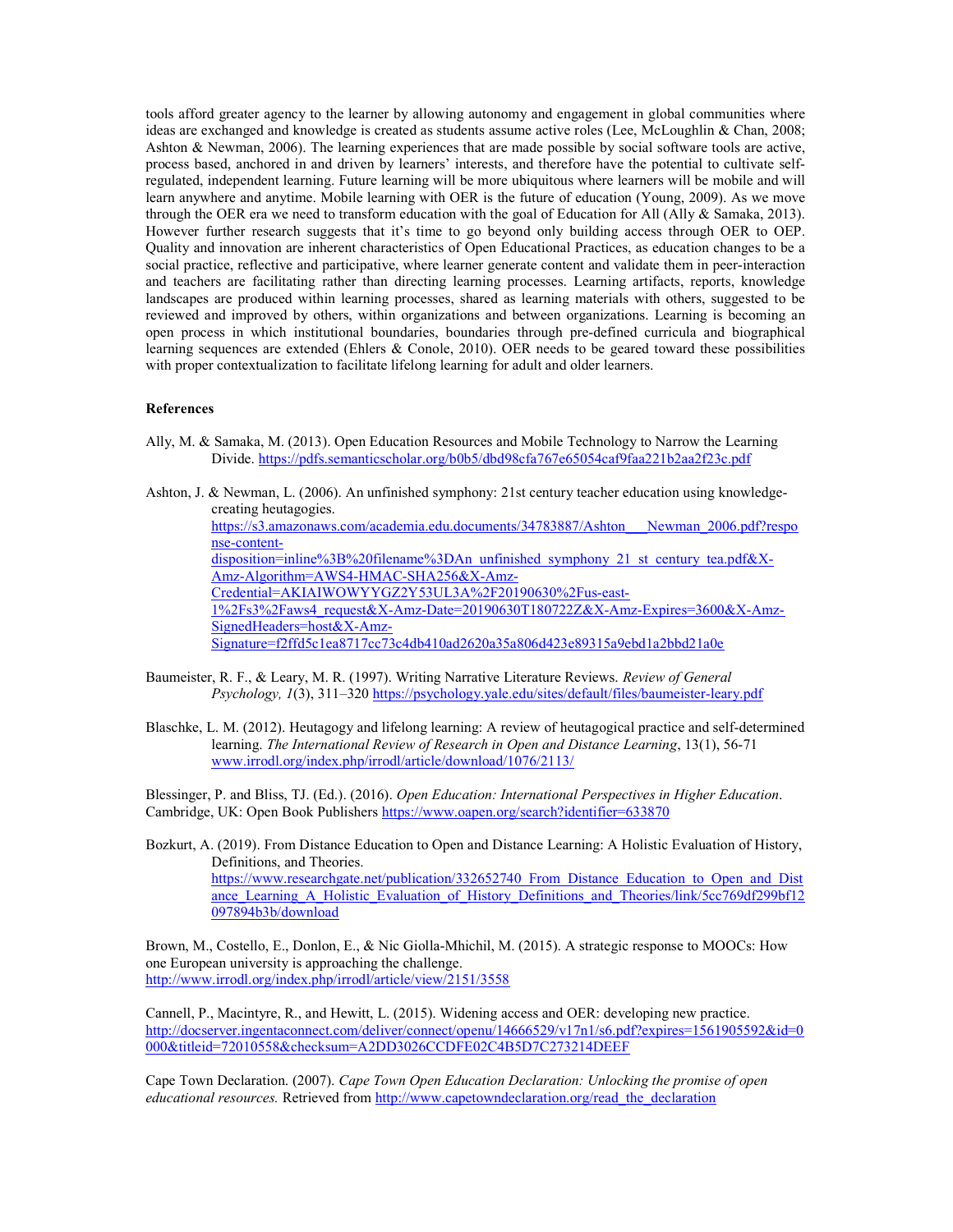- Carrillo, J. (1998). Managing Knowledge-based Value Systems. Journal of Knowledge Management, 1(4). https://www.researchgate.net/publication/235312453\_Managing\_Knowledge-based\_Value\_Systems
- Carrillo, J. (2004). Capital cities: Taxonomy of capital accounts for knowledge cities. https://www.researchgate.net/publication/220363100 Capital cities A taxonomy of capital accou nts for knowledge cities

Creative Commons. (2010) About the Licenses. https://creativecommons.org/licenses/

- Cronin, P., Ryan, F., & Coughlan, M. (2008). Undertaking a literature review: A step-by-step approach. British Journal of Nursing (Mark Allen Publishing), 17(1), 38–43. https://www.researchgate.net/publication/5454130\_Undertaking\_a\_literature\_review\_A\_step-bystep\_approach/link/0912f505c6fc817b55000000/download
- Crosslin, M. (2016). From Instructivism to Connectivism: Theoretical Underpinnings of MOOCs. https://scholarworks.umb.edu/cgi/viewcontent.cgi?article=1029&context=ciee
- Conole, G. (2013). Designing for learning in an open world. New York, USA: Springer https://wiki.mq.edu.au/download/attachments/.../Grainne\_Conole\_book.pdf?version

Education 3.0 and the Pedagogy (Andragogy, Heutagogy) of Mobile Learning. (n.d.) Retrieved from https://usergeneratededucation.wordpress.com/2013/05/13/education-3-0-and-the-pedagogy-andragogyheutagogy-of-mobile-learning/

Ehlers, Ulf-Daniel and Conole G.C. (2010). Open Educational Practices: Unleashing the power of OER. https://oerknowledgecloud.org/sites/oerknowledgecloud.org/files/OEP\_Unleashing-the-power-of-OER.pdf

- Ehlers, Ulf-Daniel (2011). Extending the Territory: From Open Educational Resources to Open Educational Practices. https://www.learntechlib.org/p/147891/article\_147891.pdf
- Ehlers, Ulf-Daniel. (2017). From open educational resources to open educational practices. Pp 1-44. https://www.researchgate.net/publication/260423282
- Fitzgerald, B. (2007). Open content licensing (OCL) for Open Educational Resources. https://www.oecd.org/education/ceri/38645489.pdf
- Greenhow, C., Robelia, B. and Hughes, J.E. (2009). Learning, Teaching and Scholarship in a Digital Age. Web 2.0 and classroom Research : What path should we take now? http://dx.doi.org/10.3102/0013189X09336671
- Hase, S. & Kenyon, C. (2007). Heutagogy: A child of complexity theory. Complicity: An International Journal of Complexity and Education, 4(1), 111-119. https://www.researchgate.net/publication/37357676\_Heutagogy\_A\_Child\_of\_Complexity\_Theory/li nk/549d40960cf2fedbc3109057/download
- Iiyoshi, T. and Vijay Kumar, M.S. (Ed.). (2008). Opening Up Education. Cambridge, UK: The MIT Press. http://archive.carnegiefoundation.org/pdfs/elibrary/elibrary\_pdf\_788.pdf
- Jobe, W., Nilsson, S., Bernhardsson, P. & Rask, A.B. (2018). Improving the Creation, Curation and Discovery of Open Educational Resources for Work-Integrated and Lifelong Learning. http://www.divaportal.org/smash/record.jsf?pid=diva2%3A1259782&dswid=-3190
- Jonasson, D., Mayes, J.T. & McAleese, R. (1993) A Manifesto for a Constructivist Approach to Uses of Technology in Higher Education, in: T.M. Duffy, J. Lowyck & D.H. Jonassen (Eds) Designing Environments for Constructivist Learning, pp. 231-247. New York: Springer Verlag
- Kamenetz, A. (2010). Edupunks, edupreneurs, and the coming transformation of higher education. Canada: Chelsea Green Publishing Company.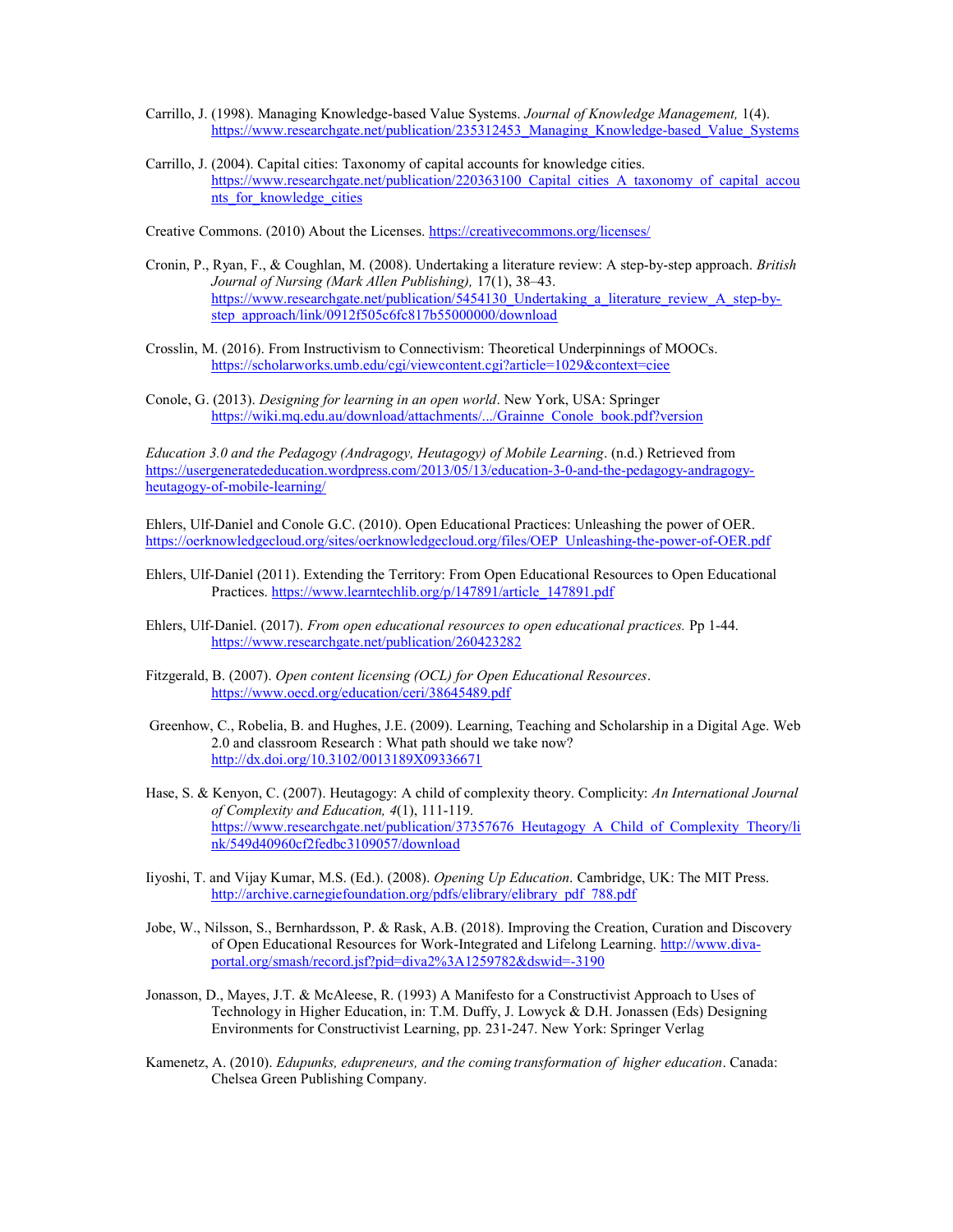- Kim, B.W., Lee, W.G., Lee, B.R. & Shon, J.G. (2015). Influencing Factors in OER Usage of Adult Learners in Korea. http://www.irrodl.org/index.php/irrodl/article/view/2051/3325
- Kuit, J.A., & Fell, A. (2010). Web 2.0 to pedagogy 2.0: A social-constructivist approach to learning enhanced by technology. In Critical design and effective tools for e-learning in higher education: Theory into practice (pp. 310-325). United States: IGI Global.
- Lee, M. J. W., McLoughlin, C. & Chan, A. (2008). Talk the talk: Learner-generated podcasts as catalysts for knowledge creation. http://citeseerx.ist.psu.edu/viewdoc/download?doi=10.1.1.477.1430&rep=rep1&type=pdf
- McGreal, R., Kinuthia, W., Marshall, S. (Ed.). (2013). Open Educational Resources: Innovation, Research and Practice. Vancouver, Canada: COL and Athabasca University https://oerknowledgecloud.org/sites/oerknowledgecloud.org/files/pub\_PS\_OER-IRP\_web.pdf
- McLoughlin, C. & Lee, M.J.W. (2010). Personalised and self regulated learning in the Web 2.0 era: International exemplars of innovative pedagogy using social software. https://www.researchgate.net/publication/283779360 Personalised and self regulated learning in the Web 20 era International exemplars of innovative pedagogy using social software
- Mulder, F. (2007). The advancement of Lifelong Learning through Open Educational Resources in an open and flexible (self) learning context. https://www.researchgate.net/publication/238695040 The advancement of Lifelong Learning thro ugh Open Educational Resources in an open and flexible selflearning context1/download
- Ngimwa, P. & Wilson, T. (2012) An empirical investigation of the emergent issues around OER adoption in Sub-Saharan Africa. https://oro.open.ac.uk/33522/1/OER\_manuscript-PNTW\_for\_submissionwith authors biographies .pdf
- Office of Communications (Ofcom) (2009). Report of the Digital Britain Media Literacy Working Group. 27 March 2009. https://www.ofcom.org.uk/research-and-data/media-literacy research/adults/media\_lit\_digital\_britain
- Open Educational Resources (OER): A Reality Check. (2017). https://teachonline.ca/sites/default/files/toolstrends/insights/pdf/open\_educational\_resources\_oer\_-\_a\_reality\_check.pdf
- Peters, O. (2004). *Distance education in transition New trends and challenges* (4th ed., Volume 5). Oldenburg, Germany: Bibliotheks- und Informationssystem der Universität Oldenburg. https://uol.de/fileadmin/user\_upload/c3l/MDE/Download/asfvolume5\_4\_ebook.pdf
- Peters, O. (2001). Learning and teaching in distance education: Analyses and Interpretations from an International Perspective (2nd ed.). London, Uk: Kogan Page.
- Porcaro, D. (2011). Applying constructivism in instructivist learning cultures. Multicultural Education & Technology Journal, 5(1), 39. http://dx.doi.org/10.1108/17504971111121919
- Santos-Hermosa, G., Ferran-Ferrer, N., & Abadal, E. (2012). Recursos Educativos Abiertos : Repositorios Y Uso. El prgerional de la informacion, 21(2), pp. 136-146. http://openaccess.uoc.edu/webapps/o2/bitstream/10609/13601/1/Santos-Ferran-Abadal.pdf
- Siemens, G. (2005). Connectivism: A Learning Theory for the Digital Age. International Journal of Instructional Technology and Distance Learning, 2(1), 3-10. https://jotamac.typepad.com/jotamacs\_weblog/files/Connectivism.pdf
- Terras, M.M., Ramsay, J., Boyle, E. (2013). Learning and Open Educational Resources: a psychological perspective. https://journals.sagepub.com/doi/pdf/10.2304/elea.2013.10.2.161
- The World Bank. (2003). Lifelong learning in the global knowledge economy: Challenges for developing countries. Washington, D.C.: The World Bank.